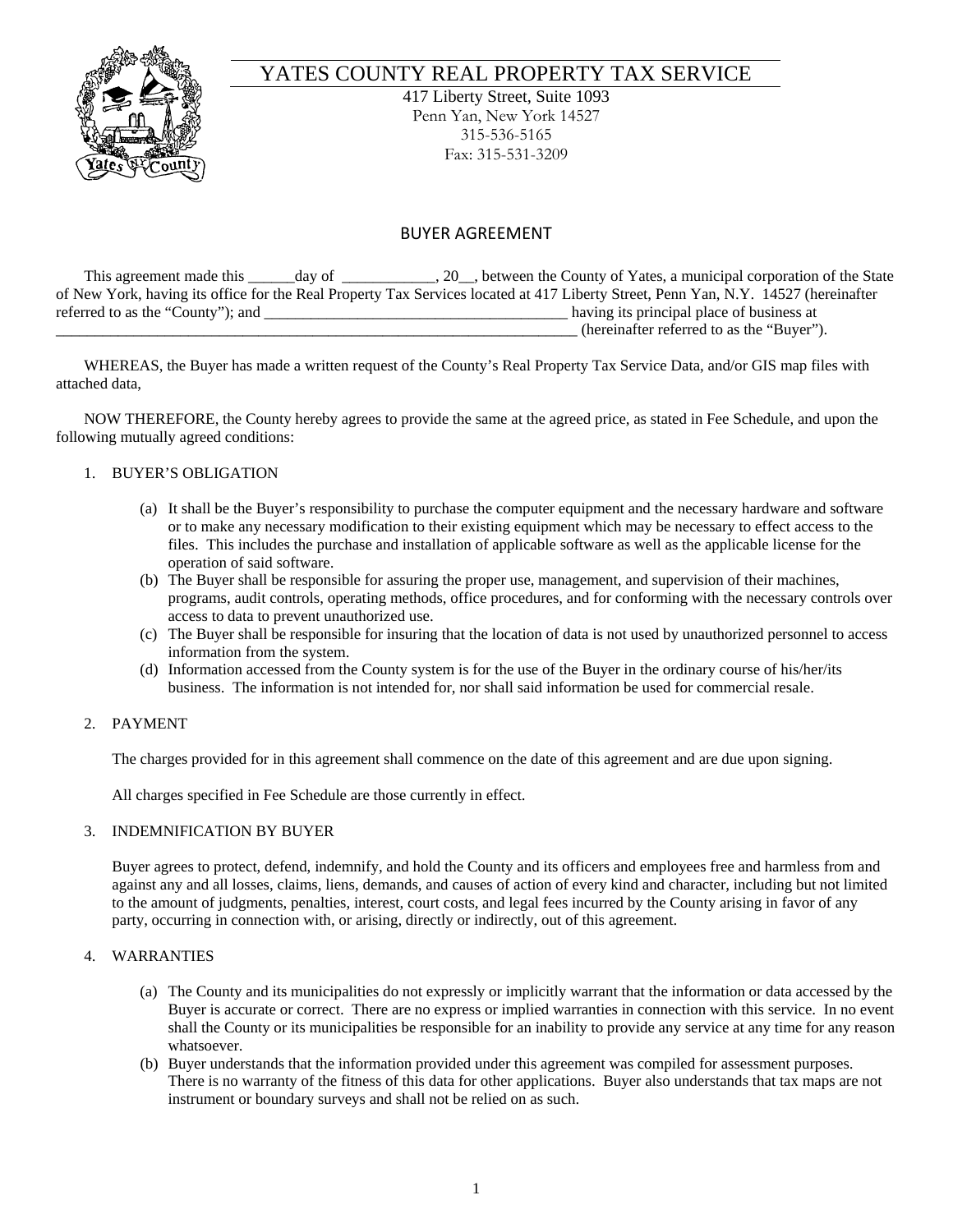# 5. ASSIGNMENT

Buyer agrees not to assign any right or interest in this agreement. Any attempt by the Buyer to transfer by any means, any of the rights, duties, or obligations of this agreement is null and void.

#### 6. ENTIRE AGREEMENT

 This agreement along with attached referenced Fee Schedule and invoice, contains the entire understanding of the parties, there being no promises, warranties, or undertakings, written or oral, other than those expressly set forth herein.

IN WITNESS THEREOF, the duly authorized officers of the respective parties have executed this agreement.

| Signature           | BY: | Signature           |  |
|---------------------|-----|---------------------|--|
| <b>Printed Name</b> |     | <b>Printed Name</b> |  |
| Title               |     | Title               |  |
| Date                |     | Date                |  |
|                     |     |                     |  |

RESOLUTION #: 106-07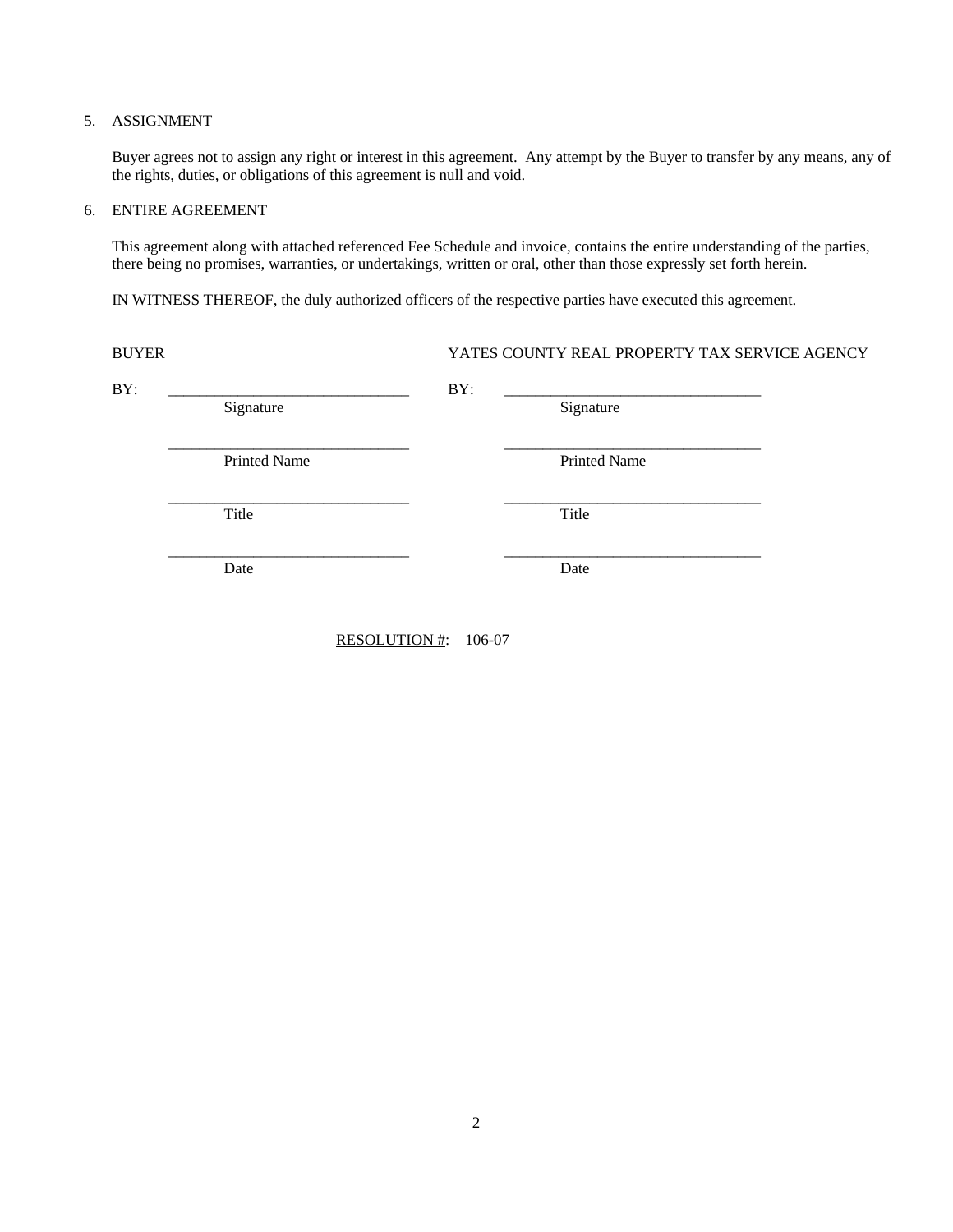#### **Personal Acknowledgment**

#### STATE OF NEW YORK) COUNTY OF YATES )SS:

On this \_\_\_\_\_ day of \_\_\_\_\_\_\_\_\_\_\_\_\_\_\_\_\_, 20\_\_, before me the undersigned, personally appeared

\_\_\_\_\_\_\_\_\_\_\_\_\_\_\_\_\_\_\_\_\_\_\_\_\_\_\_\_\_\_\_\_\_\_\_\_

 $\overline{\phantom{a}}$  , and the contract of the contract of the contract of the contract of the contract of the contract of the contract of the contract of the contract of the contract of the contract of the contract of the contrac

 $\mathcal{L}_\text{max}$  and  $\mathcal{L}_\text{max}$  and  $\mathcal{L}_\text{max}$  and  $\mathcal{L}_\text{max}$  and  $\mathcal{L}_\text{max}$ 

\_\_\_\_\_\_\_\_\_\_\_\_\_\_\_\_\_\_\_\_\_\_\_\_\_\_, personally known to me or proved to me on the basis of satisfactory evidence to be the individual whose name is subscribed to the within instrument and acknowledged to me that he executed the same in his capacity, and that by his signature on the Instrument, he executed the instrument.

Notary Public

#### **Corporate Acknowledgment**

## STATE OF NEW YORK) COUNTY OF YATES )SS:

On this \_\_\_\_\_ day of \_\_\_\_\_\_\_\_\_\_\_\_\_\_\_\_\_, 20\_\_, before me personally came \_\_\_\_\_\_\_\_\_\_\_\_\_\_\_\_\_\_\_\_, to me personally known, or proved to me on the basis of satisfactory evidence to be the individual whose name is subscribed to the within Instrument, and acknowledged to me and say: that he resides at , \_\_\_\_\_\_\_\_\_\_\_\_\_\_\_\_\_\_\_\_\_\_\_\_\_\_\_\_\_\_\_\_\_, that he is the \_\_\_\_\_\_\_\_\_\_\_\_\_\_\_\_\_\_\_ the Corporation described in, that he knows the seal of said Corporation, that the seal affixed to said Instrument is such corporate seal; that it was so affixed by order of the \_\_\_\_\_\_\_\_\_\_\_\_\_\_\_\_\_\_\_\_\_\_\_\_\_\_\_\_\_\_ that he executed the within Instrument in his capacity and that by his signature on said Instrument, the individual(s), or the person upon behalf of which the individual(s) acted executed the Instrument.

Notary Public

#### **Yates County Acknowledgment**

# STATE OF NEW YORK) COUNTY OF YATES )SS:

On this  $\_\_\_\_$  day of  $\_\_\_\_\_\_\_\_$ . 20, before me personally came  $\_\_\_\_\_\_\_\_\_\_\_$ , to me personally known, or proved to me on the basis of satisfactory evidence to be the individual whose name is subscribed to the within Instrument, and acknowledged to me and say that he/she is the  $\blacksquare$  of the Yates County Real Property Tax Service Agency, the Corporation described in, that he/she knows the seal of said Corporation, that the seal affixed to said Instrument is such corporate seal, that it was so affixed by the order of the Yates County Legislature that he/she executed the within Instrument in his/her capacity and that by his/her signature on said Instrument, the individual(s), or the person executed the instrument.

Notary Public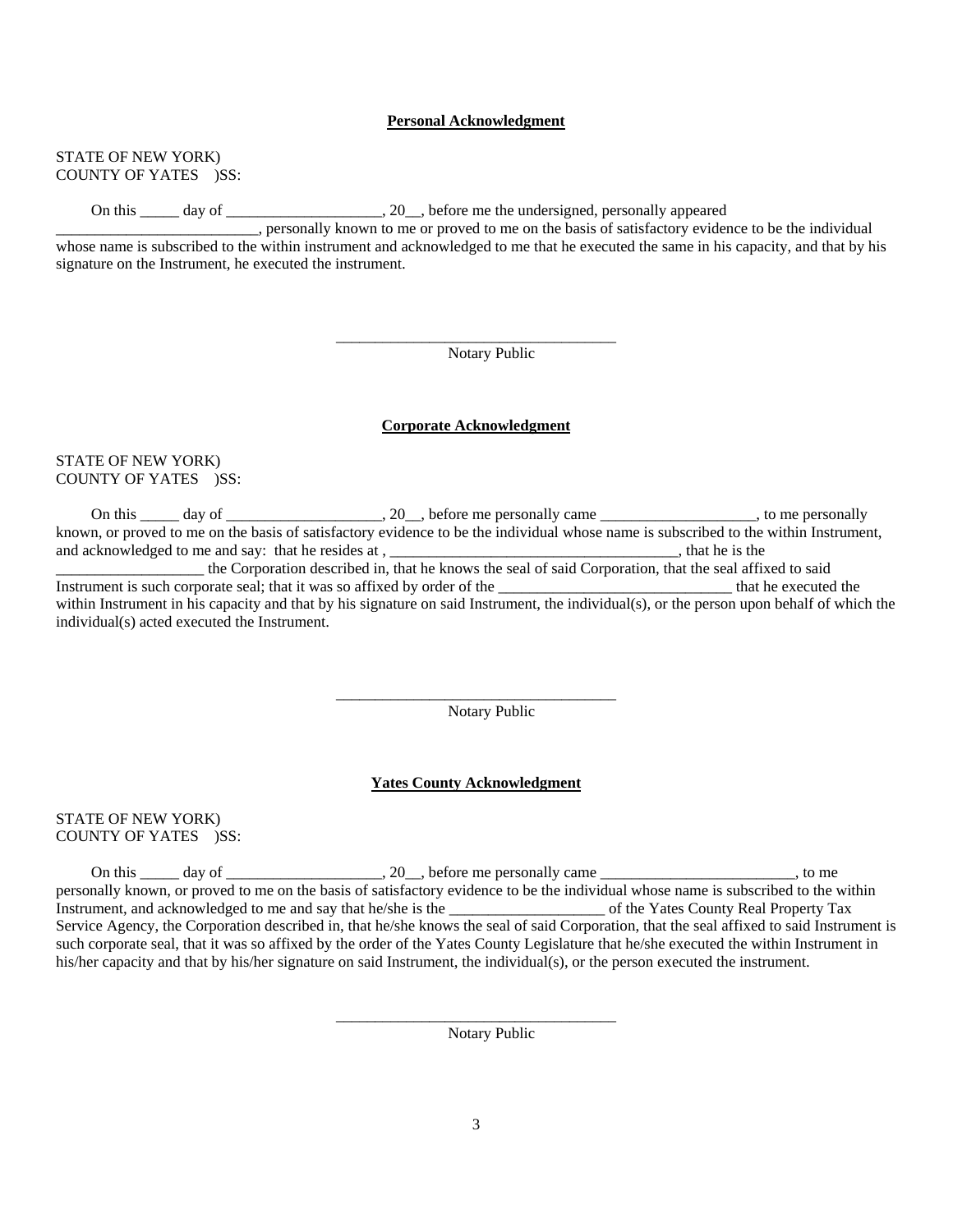# Yates County Real Property Tax Service FEE SCHEDULE

# Check appropriate item

| Non Profit Organizations and Government Associated Agencies<br>other than those covered under the User Agreement<br>(Shape Files with attached data)          |                              | 50% of the fee               |  |
|---------------------------------------------------------------------------------------------------------------------------------------------------------------|------------------------------|------------------------------|--|
| Yates County Shape files with attached data                                                                                                                   |                              | \$1000.00                    |  |
| Town or Village Shape files with attached data                                                                                                                |                              | \$100.00/municipality        |  |
| RPS V4 database file for the entire County                                                                                                                    |                              | \$500.00                     |  |
| RPS V4 database file for Towns or Villages                                                                                                                    |                              | \$75.00/municipality         |  |
| Entire County PDF maps                                                                                                                                        |                              | \$600.00                     |  |
| Town or Village PDF maps                                                                                                                                      |                              | 60.00<br>\$                  |  |
| Paper tax map copies produced from the digital tax map file<br>on the plotter at standard scale of $1" = 50'$ , $100'$ , $200'$ or $400'$<br>(Black & White): |                              |                              |  |
|                                                                                                                                                               | 36" x 42"                    | \$10.00ea                    |  |
|                                                                                                                                                               | 24" x 36"                    | 8.00ea<br>\$                 |  |
|                                                                                                                                                               | 17" x 22"                    | 7.00ea<br>\$                 |  |
|                                                                                                                                                               | $11$ " x $17$ "              | 5.00ea<br>\$                 |  |
| Paper tax map copies produced from the digital ortho files (Color):                                                                                           |                              |                              |  |
|                                                                                                                                                               | $36$ " x $42$ "              | \$25.00ea                    |  |
|                                                                                                                                                               | 24" x 36"                    | \$18.00ea                    |  |
|                                                                                                                                                               | 17" x 22"                    | \$15.00ea                    |  |
|                                                                                                                                                               | $11$ " x $17$ "              | \$12.50ea                    |  |
|                                                                                                                                                               | 8 1/2"x 14"                  | \$ 8.00ea                    |  |
|                                                                                                                                                               | 8 1/2"x 11"                  | 5.00ea<br>\$                 |  |
| Paper tax map copies produced from the digital ortho files (Black & White):                                                                                   |                              |                              |  |
|                                                                                                                                                               | 36" x 42"                    | \$15.00ea                    |  |
|                                                                                                                                                               | 24" x 36"                    | \$10.00ea                    |  |
|                                                                                                                                                               | 17" x 22"<br>$11$ " x $17$ " | 8.50ea<br>\$                 |  |
|                                                                                                                                                               | 8 ½"x 14"                    | 7.00ea<br>\$<br>5.00ea<br>\$ |  |
|                                                                                                                                                               | 8 1/2"x 11"                  | \$<br>2.00ea                 |  |
|                                                                                                                                                               |                              |                              |  |
| Paper tax maps printed from computers:                                                                                                                        |                              |                              |  |
|                                                                                                                                                               | $11$ " x $17$ "              | 3.00ea                       |  |
|                                                                                                                                                               | 8 1/2" x 14"                 | 2.00ea<br>\$                 |  |
|                                                                                                                                                               | $8\frac{1}{2}$ " x 11        | 1.00ea<br>\$                 |  |
| Surveys or special request on large format Xerox (Black & White):                                                                                             |                              |                              |  |
|                                                                                                                                                               | 36" x 42"                    | \$10.00ea                    |  |
|                                                                                                                                                               | 24" x 36"                    | \$7.00ea                     |  |
|                                                                                                                                                               | 17" x 22"                    | \$ 5.00ea                    |  |
|                                                                                                                                                               | $11"$ x $17"$                | \$ 3.00ea                    |  |